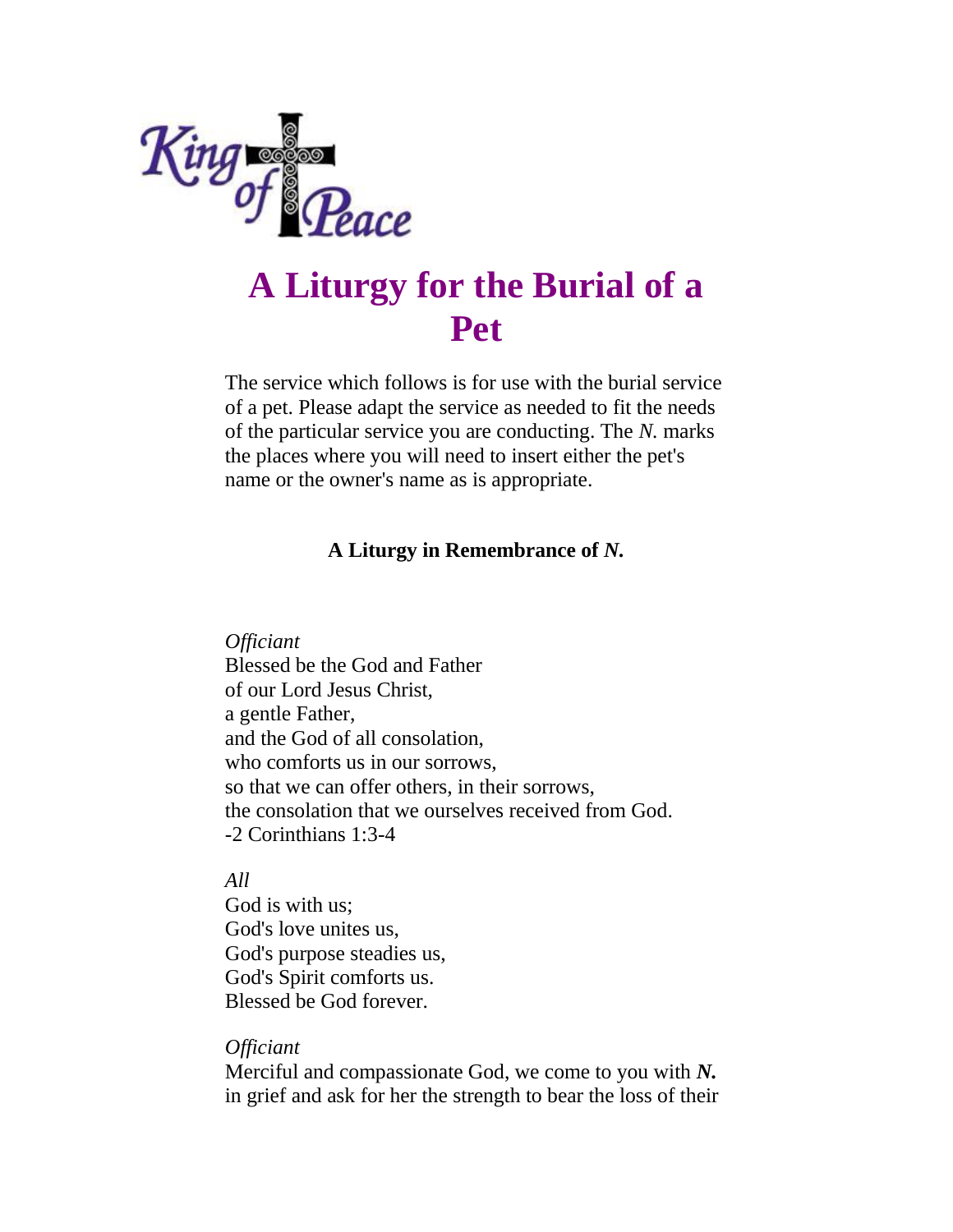companion *N.*. We bring you our thanks for all you give us through our pets; and we bring you our prayers for peace of heart in the knowledge of your mercy and love, in Christ Jesus. *Amen.*

*Reader*

Psalm 121

I lift up my eyes to the hills: but where shall I look for help?

My help comes from the Lord: who made heaven and earth.

The Lord will not let your foot stumble: the one who guards you will not sleep.

- The one who keeps watch over this people: shall neither doze nor sleep.
- The Lord is the one who will guard you: the Lord at your right hand will be your defense,
- so that the sun shall not strike you by day: nor yet the moon by night.
- The Lord shall preserve you from all evil: yes it is the Lord who will keep you safe.

The Lord shall take care of your going out, and your coming in: from this time forth and forever.

#### *Reader*

And if thy heart be straight with God, then ever creature shall be to thee a mirror of life and a book of doctrine, for there is no creature so little or so vile, but that sheweth and representeth the goodness of God.-Thomas à Kempis

#### *Reader*

The reason why God's servants love his creatures so deeply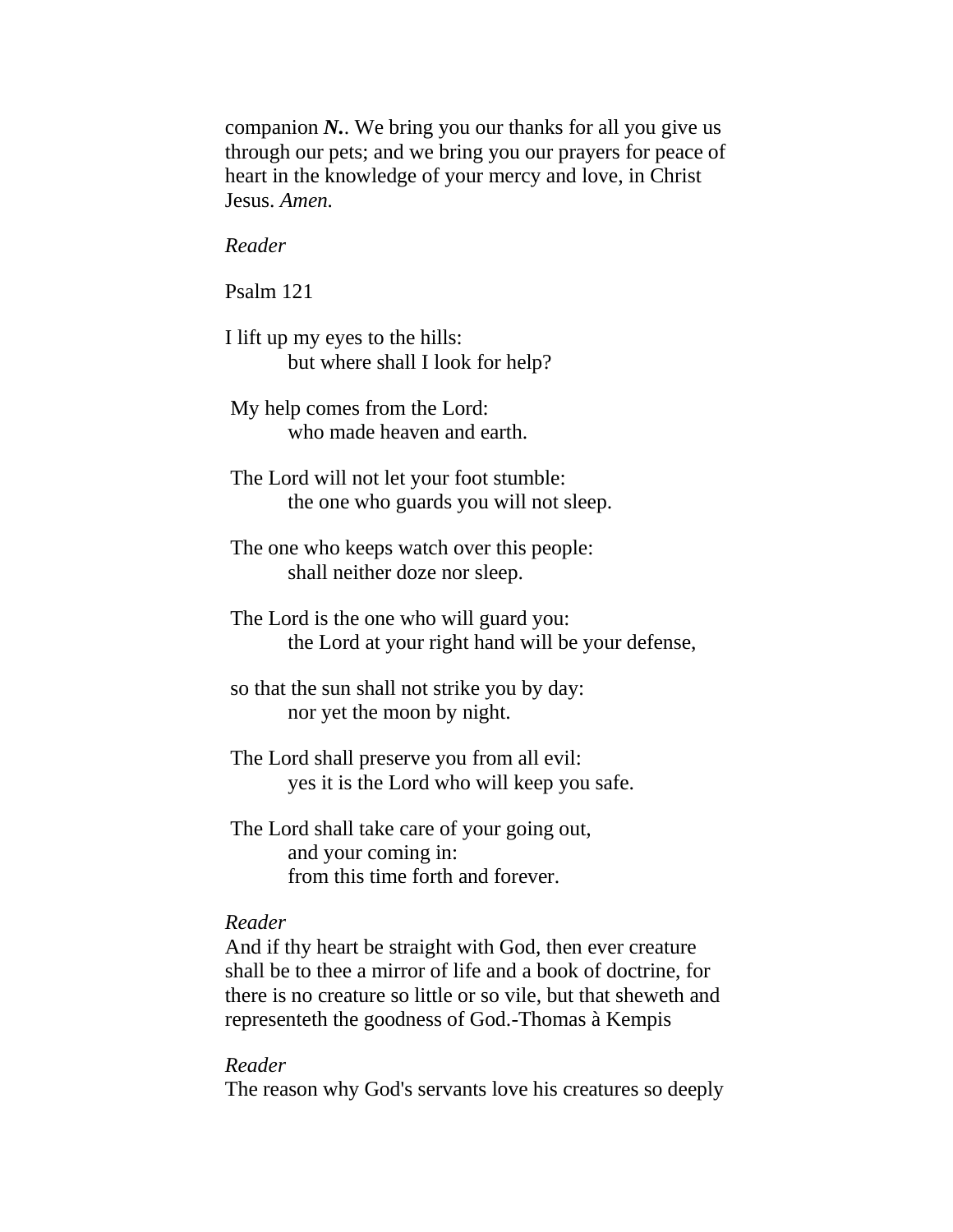is that they realize how deeply Christ loves them. And this is the very character of love to love what is loved by those we love.-Catherine of Siena

*All singing*

### **All Creatures Great and Small**

chorus:

 All things bright and beautiful, all creatures great and small.

 all things wise and wonderful, the lord God made them all.

 Each little flower that opens, each little bird that sings,

 He made their glowing colours, He made their tiny wings.

#### *chorus*

|             | The purple headed mountain, the rivers     |
|-------------|--------------------------------------------|
| running by, | the sunset, and the morning that brightens |
| up the sky. |                                            |

#### *chorus*

 The cold wind in the winter, the pleasant summer sun, the ripe fruits in the garden, he made them every one.

## *chorus*

 He gave us eyes to see them, and lips that we might tell how great is God Almighty, who has made all things well.